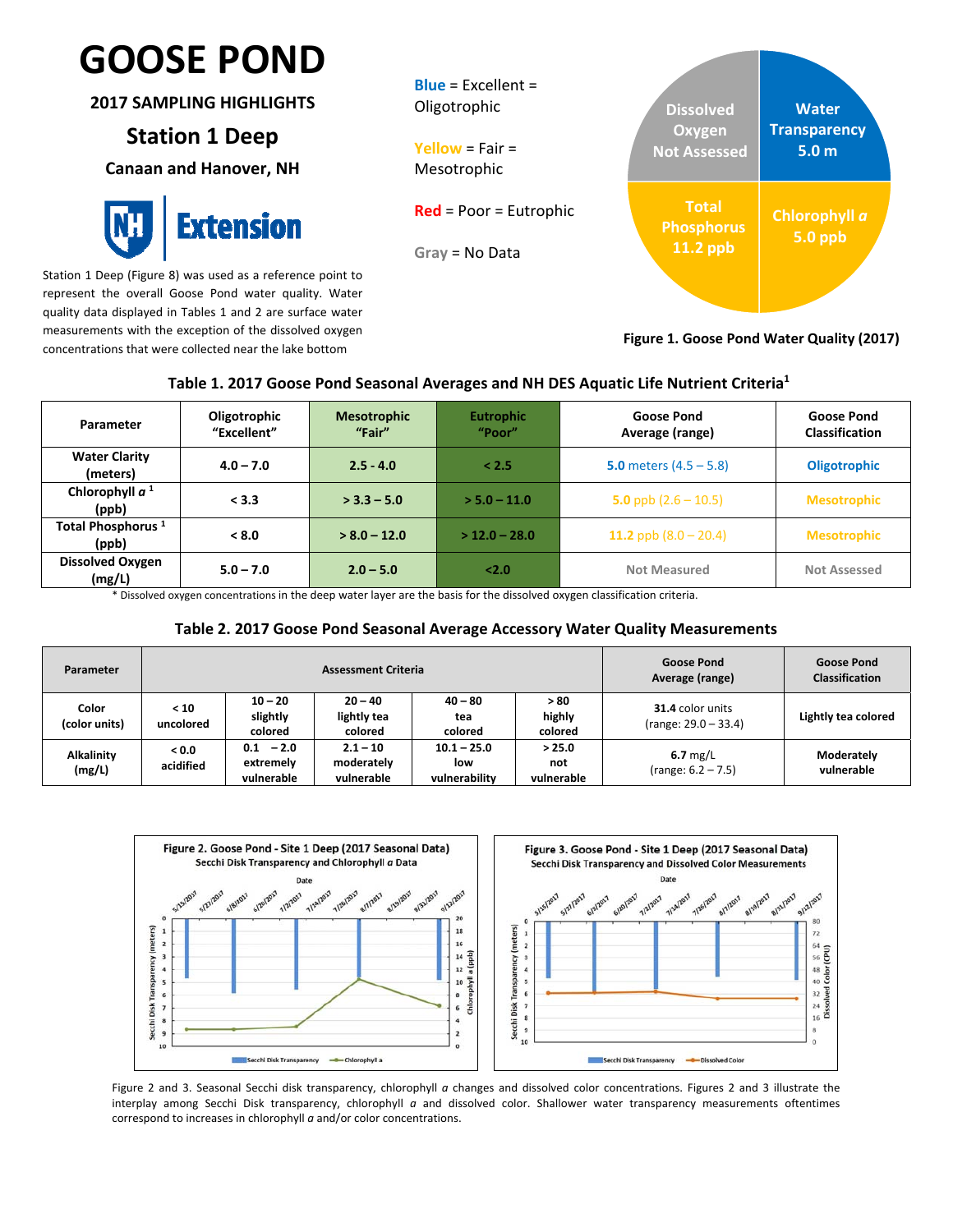#### **LONG‐TERM TRENDS**

**WATER CLARITY:** The Goose Pond water clarity measurements, measured as Secchi Disk transparency, display <sup>a</sup> trend of increasing water clarity over <sup>a</sup> twenty‐nine year span from 1989 to 2017 (Figure 4).

**CHLOROPHYLL:** The Goose Lake chlorophyll *<sup>a</sup>* concentrations, <sup>a</sup> measure of microscopic plant life within the lake, display <sup>a</sup> trend of decreasing concentrations over <sup>a</sup> twenty‐nine year span from 1989 and 2017 (Figure 4). However, there are some indications of <sup>a</sup> slight increase in the chlorophyll *<sup>a</sup>* concentrations in recent years.

**TOTAL PHOSPHORUS:** Phosphorus is the nutrient most responsible for microscopic plant growth. The Goose Pond total phosphorus concentrations have oscillated among years but display a stable long‐term trend over <sup>a</sup> twenty‐nine year span from 1989 to 2017 (Figure 5).

**COLOR:** The Goose Pond color data, the result of naturally occurring "tea" color substances from the breakdown of soils and plant materials, display <sup>a</sup> trend of decreasing concentrations over a twenty‐nine year span from 1989 to 2017 (Figure 5).





Figures 4 and 5. Changes in the Goose Pond water clarity (Secchi Disk depth), chlorophyll *<sup>a</sup>*, dissolved color and total phosphorus concentrations measured between 1989 and 2017. **These data illustrate the relationship among plant growth, water color and water clarity. Total phosphorus data are also displayed and are oftentimes correlated with the amount of plant growth.**

Figure 6. August 25, 2014 Goose Pond dissolved oxygen profile. The vertical red line indicates the oxygen concentration commonly considered the threshold for successful growth and reproduction of cold water fish. *Notice the low oxygen concentrations near the lake bottom. The most recent dissolved oxygen data were collected through the New Hampshire Department of Environmental Services Volunteer Lake Assessment Program on August 25, 2014.*

Figure 7. Goose Pond surface water and bottom water total phosphorus inter‐ comparison. *Notice the difference between the surface water and bottom water total phosphorus concentrations. The increasing deep water total phosphorus concentrations may be associated with the phenomenon known as internal nutrient loading that is typically associated with low dissolved oxygen concentrations near the lake bottom.*





#### **Recommendations**

Implement Best Management Practices within the Goose Pond watershed to minimize the adverse impacts of polluted runoff and erosion into Goose Pond. Refer to "Landscaping at the Water's Edge: An Ecological Approach" and "New Hampshire Homeowner's Guide to Stormwater Management: Do-It-Yourself Stormwater Solutions for Your Home" for more information on how to reduce nutrient loading caused by overland run-off.

- . http://extension.unh.edu/resources/files/Resource004159\_Rep5940.pdf
- $\bullet$ https://www4.des.state.nh.us/SoakNH/wp‐content/uploads/2016/04/NH‐Homeowner‐Guide‐2016.pdf